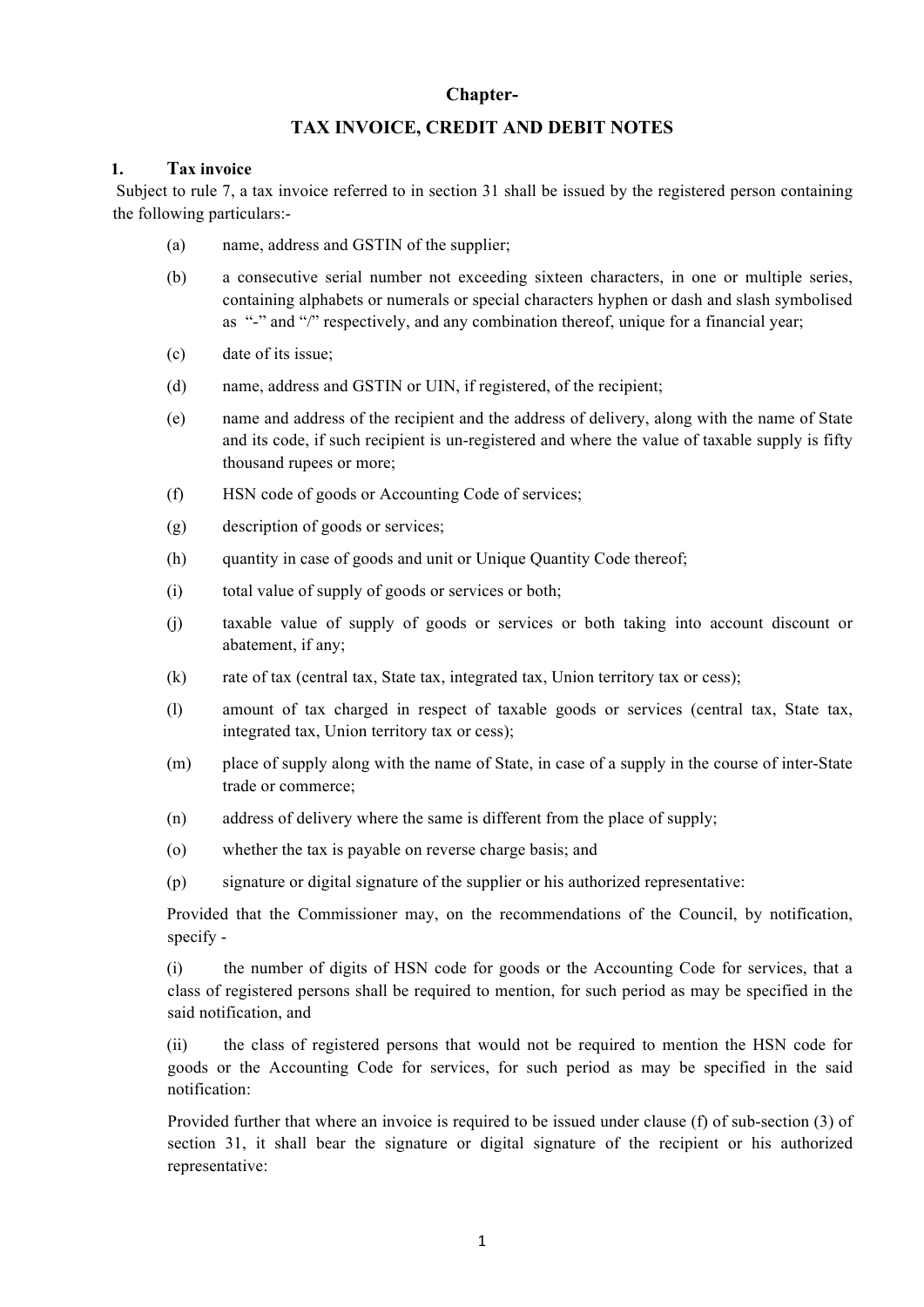Provided also that in case of export of goods or services, the invoice shall carry an endorsement "SUPPLY MEANT FOR EXPORT ON PAYMENT OF INTEGRATED TAX" or "SUPPLY MEANT FOR EXPORT UNDER BOND OR LETTER OF UNDERTAKING WITHOUT PAYMENT OF INTEGRATED TAX", as the case may be, and shall, in lieu of the details specified in clause (e), contain the following details:

- (i) name and address of the recipient;
- (ii) address of delivery; and
- (iii) name of the country of destination:

Provided also that a registered person may not issue a tax invoice in accordance with the provisions of clause

(b) of sub-section (3) of section 31 subject to the following conditions, namely:-

- (a) the recipient is not a registered person; and
- (b) the recipient does not require such invoice, and shall issue a consolidated tax invoice for

such supplies at the close of each day in respect of all such supplies.

## **2. Time limit for issuing tax invoice**

The invoice referred to in rule 1, in case of taxable supply of services, shall be issued within a period of thirty days from the date of supply of service:

Provided that where the supplier of services is an insurer or a banking company or a financial institution, including a non-banking financial company, the period within which the invoice or any document in lieu thereof is to be issued shall be forty five days from the date of supply of service:

Provided further that an insurer or a banking company or a financial institution, including a nonbanking financial company, or a telecom operator, or any other class of supplier of services as may be notified by the Government on the recommendations of the Council, making taxable supplies of services between distinct persons as specified in section 25, may issue the invoice before or at the time such supplier records the same in his books of account or before the expiry of the quarter during which the supply was made.

#### **3. Manner of issuing invoice**

- (1) The invoice shall be prepared in triplicate, in case of supply of goods, in the following manner:–
	- (a) the original copy being marked as ORIGINAL FOR RECIPIENT;
	- (b) the duplicate copy being marked as DUPLICATE FOR TRANSPORTER; and
	- (c) the triplicate copy being marked as TRIPLICATE FOR SUPPLIER.
- (2) The invoice shall be prepared in duplicate, in case of supply of services, in the following manner:-
	- (a) the original copy being marked as ORIGINAL FOR RECIPIENT; and
	- (b) the duplicate copy being marked as DUPLICATE FOR SUPPLIER.
- (3) The serial number of invoices issued during a tax period shall be furnished electronically through the Common Portal in FORM GSTR-1.

#### **4. Bill of supply**

A bill of supply referred to in clause (c) of sub-section (3) of section 31 shall be issued by the supplier containing the following details:-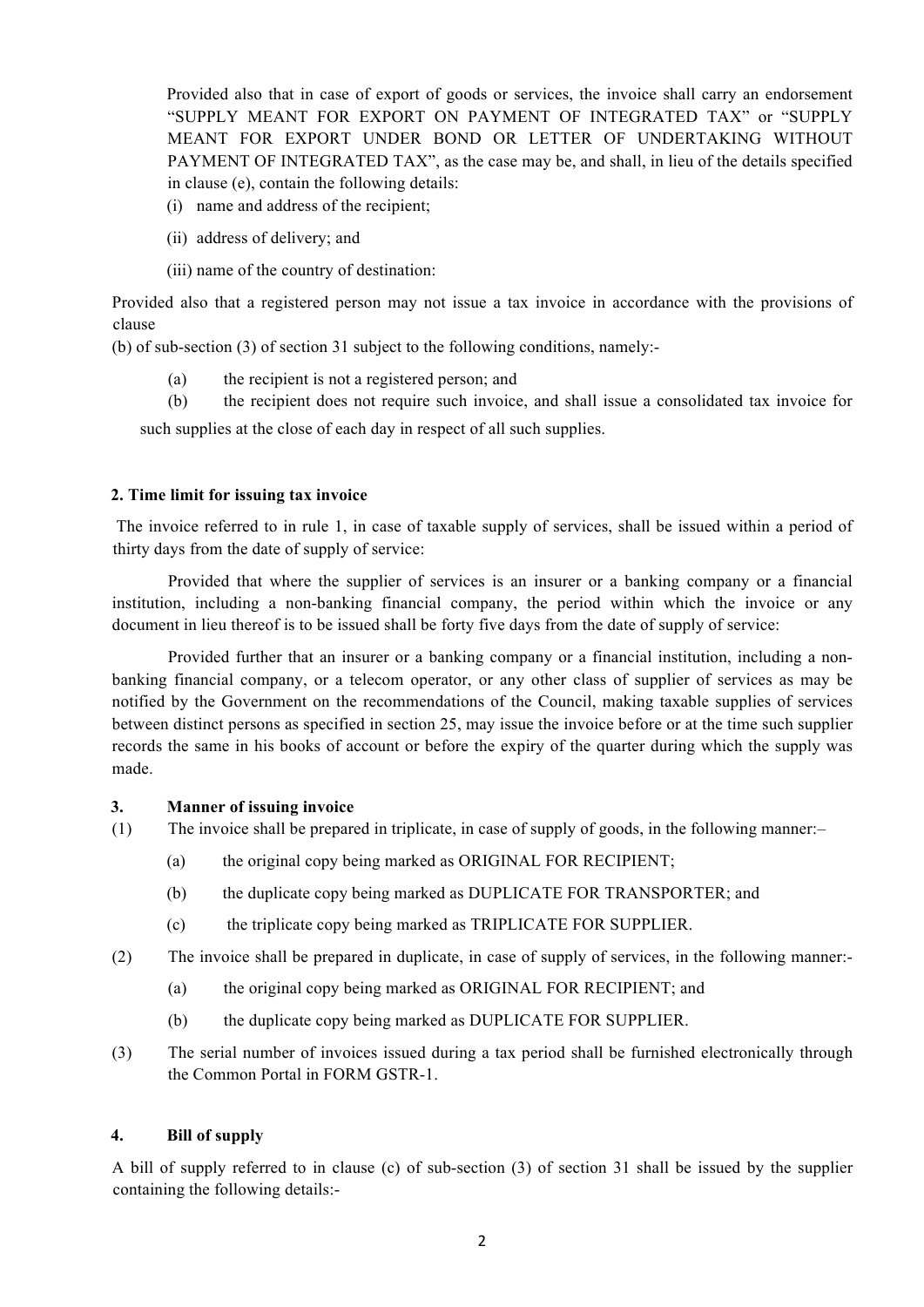- (a) name, address and GSTIN of the supplier;
- (b) a consecutive serial number not exceeding sixteen characters, in one or more multiple series, containing alphabets or numerals or special characters -hyphen or dash and slash symbolised as "-" and "/"respectively, and any combination thereof, unique for a financial year;
- (c) date of its issue;
- (d) name, address and GSTIN or UIN, if registered, of the recipient;
- (e) HSN Code of goods or Accounting Code for services;
- (f) description of goods or services or both;
- (g) value of supply of goods or services or both taking into account discount or abatement, if any; and
- (h) signature or digital signature of the supplier or his authorized representative:

Provided that the provisos to rule 1 shall, mutatis mutandis, apply to the bill of supply issued under this rule.

Provided further that any tax invoice or any other similar document issued under any other Act for the time being in force in respect of any non-taxable supply shall be treated as bill of supply for the purposes of the Act.

#### **5. Receipt voucher**

A receipt voucher referred to in clause (d) of sub-section (3) of section 31 shall contain the following particulars:

- (a) name, address and GSTIN of the supplier;
- (b) a consecutive serial number not exceeding sixteen characters, in one or multiple series, containing alphabets or numerals or special characters -hyphen or dash and slash symbolised as "-" and "/"respectively, and any combination thereof, unique for a financial year
- (c) date of its issue;
- (d) name, address and GSTIN or UIN, if registered, of the recipient;
- (e) description of goods or services;
- (f) amount of advance taken;
- (g) rate of tax (central tax, State tax, integrated tax, Union territory tax or cess);
- (h) amount of tax charged in respect of taxable goods or services (central tax, State tax, integrated tax, Union territory tax or cess);
- (i) place of supply along with the name of State and its code, in case of a supply in the course of inter-State trade or commerce;
- (j) whether the tax is payable on reverse charge basis; and
- (k) signature or digital signature of the supplier or his authorized representative:

Provided that where at the time of receipt of advance,

(i) the rate of tax is not determinable, the tax shall be paid at the rate of eighteen per cent.;

(ii) the nature of supply is not determinable, the same shall be treated as inter-State supply.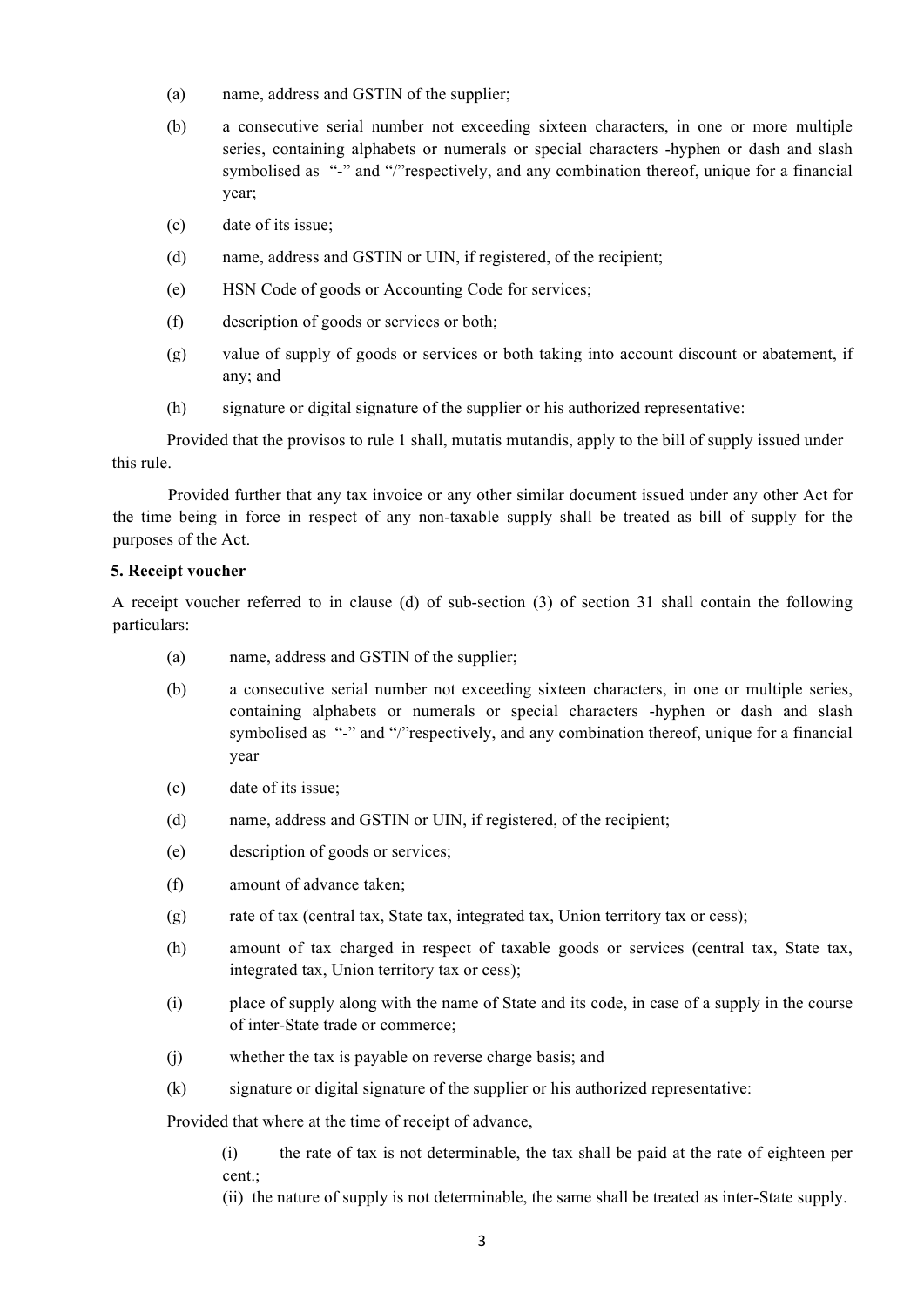#### **6. Refund voucher**

A refund voucher referred to in clause (e) of sub-section (3) of section 31 shall contain the following particulars:

- (a) name, address and GSTIN of the supplier;
- (b) a consecutive serial number not exceeding sixteen characters, in one or multiple series, containing alphabets or numerals or special characters -hyphen or dash and slash symbolised as "-" and "/"respectively, and any combination thereof, unique for a financial year
- (c) date of its issue;
- (d) name, address and GSTIN or UIN, if registered, of the recipient;
- (e) number and date of receipt voucher issued in accordance with provisions of sub- rule 5;
- (f) description of goods or services in respect of which refund is made;
- (g) amount of refund made;
- (h) rate of tax (central tax, State tax, integrated tax, Union territory tax or cess);
- (i) amount of tax paid in respect of such goods or services (central tax, State tax, integrated tax, Union territory tax or cess);
- (j) whether the tax is payable on reverse charge basis; and
- (k) signature or digital signature of the supplier or his authorized representative.

#### **7. Payment voucher**

A payment voucher referred to in clause (g) of sub-section (3) of section 31 shall contain the following particulars:

- (a) name, address and GSTIN of the supplier if registered;
- (b) a consecutive serial number not exceeding sixteen characters, in one or multiple series, containing alphabets or numerals or special characters -hyphen or dash and slash symbolised as "-" and "/"respectively, and any combination thereof, unique for a financial year
- (c) date of its issue;
- (d) name, address and GSTIN of the recipient;
- (e) description of goods or services;
- (f) amount paid;
- (g) rate of tax (central tax, State tax, integrated tax, Union territory tax or cess);
- (h) amount of tax payable in respect of taxable goods or services (central tax, State tax, integrated tax, Union territory tax or cess);
- (i) place of supply along with the name of State and its code, in case of a supply in the course of inter-State trade or commerce; and
- (j) signature or digital signature of the supplier or his authorized representative.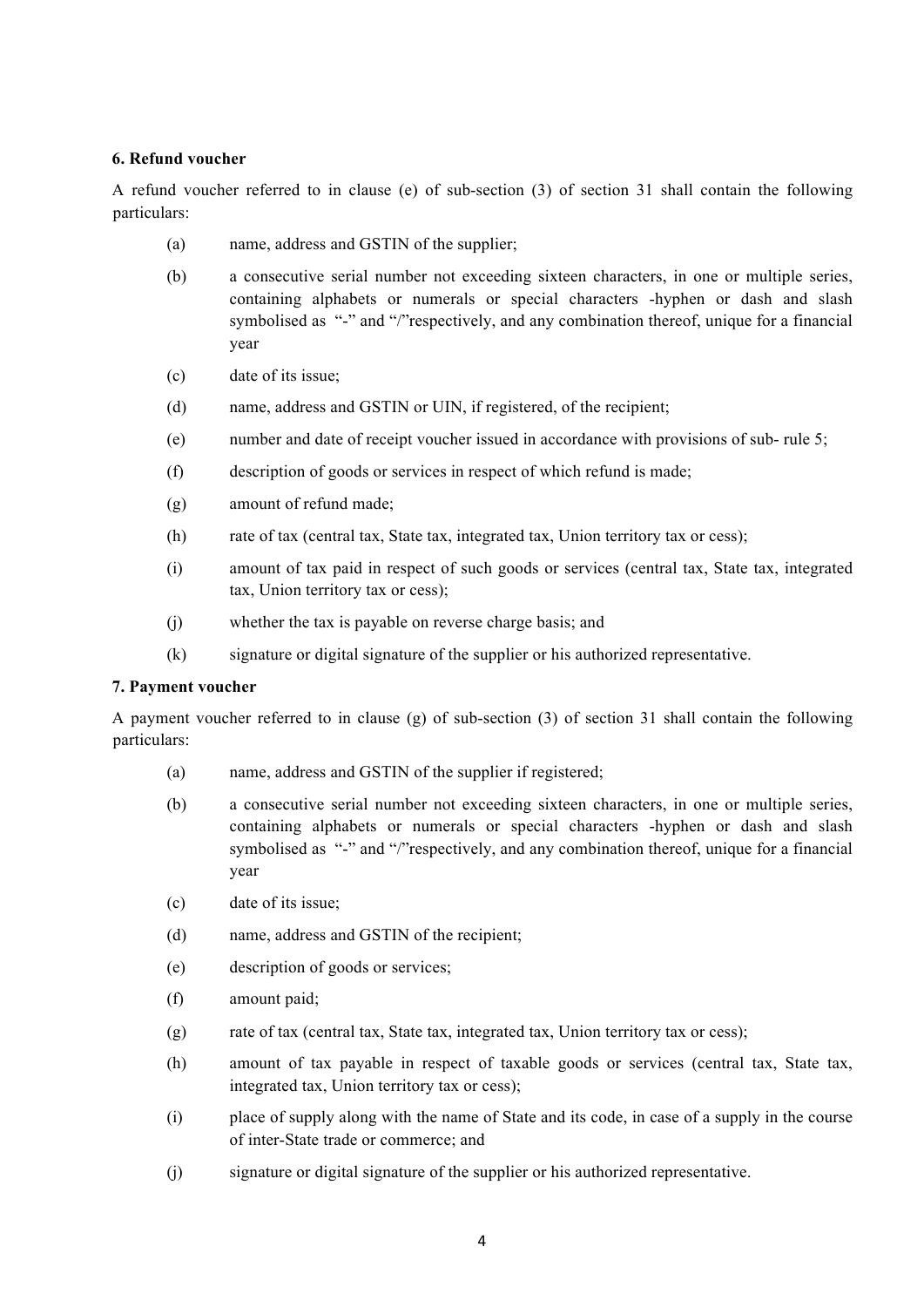## **8. Revised tax invoice and credit or debit notes**

(1) A revised tax invoice referred to in section 31 and credit or debit note referred to in section 34 shall contain the following particulars -

- (a) the word "Revised Invoice", wherever applicable, indicated prominently;
- (b) name, address and GSTIN of the supplier;
- (c) nature of the document;
- (d) a consecutive serial number not exceeding sixteen characters, in one or multiple series, containing alphabets or numerals or special characters -hyphen or dash and slash symbolised as "-" and "/"respectively,, and any combination thereof, unique for a financial year;
- (e) date of issue of the document;
- (f) name, address and GSTIN or UIN, if registered, of the recipient;
- (g) name and address of the recipient and the address of delivery, along with the name of State and its code, if such recipient is un-registered;
- (h) serial number and date of the corresponding tax invoice or, as the case may be, bill of supply;
- (i) value of taxable supply of goods or services, rate of tax and the amount of the tax credited or, as the case may be, debited to the recipient; and
- (j) signature or digital signature of the supplier or his authorized representative:

(2) Every registered person who has been granted registration with effect from a date earlier than the date of issuance of certificate of registration to him, may issue revised tax invoices in respect of taxable supplies effected during the period starting from the effective date of registration till the date of issuance of certificate of registration:

Provided that the registered person may issue a consolidated revised tax invoice in respect of all taxable supplies made to a recipient who is not registered under the Act during such period:

Provided further that in case of inter-State supplies, where the value of a supply does not exceed two lakh and fifty thousand rupees, a consolidated revised invoice may be issued separately in respect of all recipients located in a State, who are not registered under the Act.

(3) Any invoice or debit note issued in pursuance of any tax payable in accordance with the provisions of section 74 or section 129 or section 130 shall prominently contain the words "INPUT TAX CREDIT NOT ADMISSIBLE".

#### **9. Tax invoice in special cases**

(1) An ISD invoice or, as the case may be, an ISD credit note issued by an Input Service Distributor shall contain the following details:-

- (a) name, address and GSTIN of the Input Service Distributor;
- (b) a consecutive serial number not exceeding sixteen characters, in one or multiple series, containing alphabets or numerals or special characters hyphen or dash and slash symbolised as , "-", "/", respectively, and any combination thereof, unique for a financial year;
- (c) date of its issue;
- (d) name, address and GSTIN of the recipient to whom the credit is distributed;
- (e) amount of the credit distributed; and
- (f) signature or digital signature of the Input Service Distributor or his authorized representative: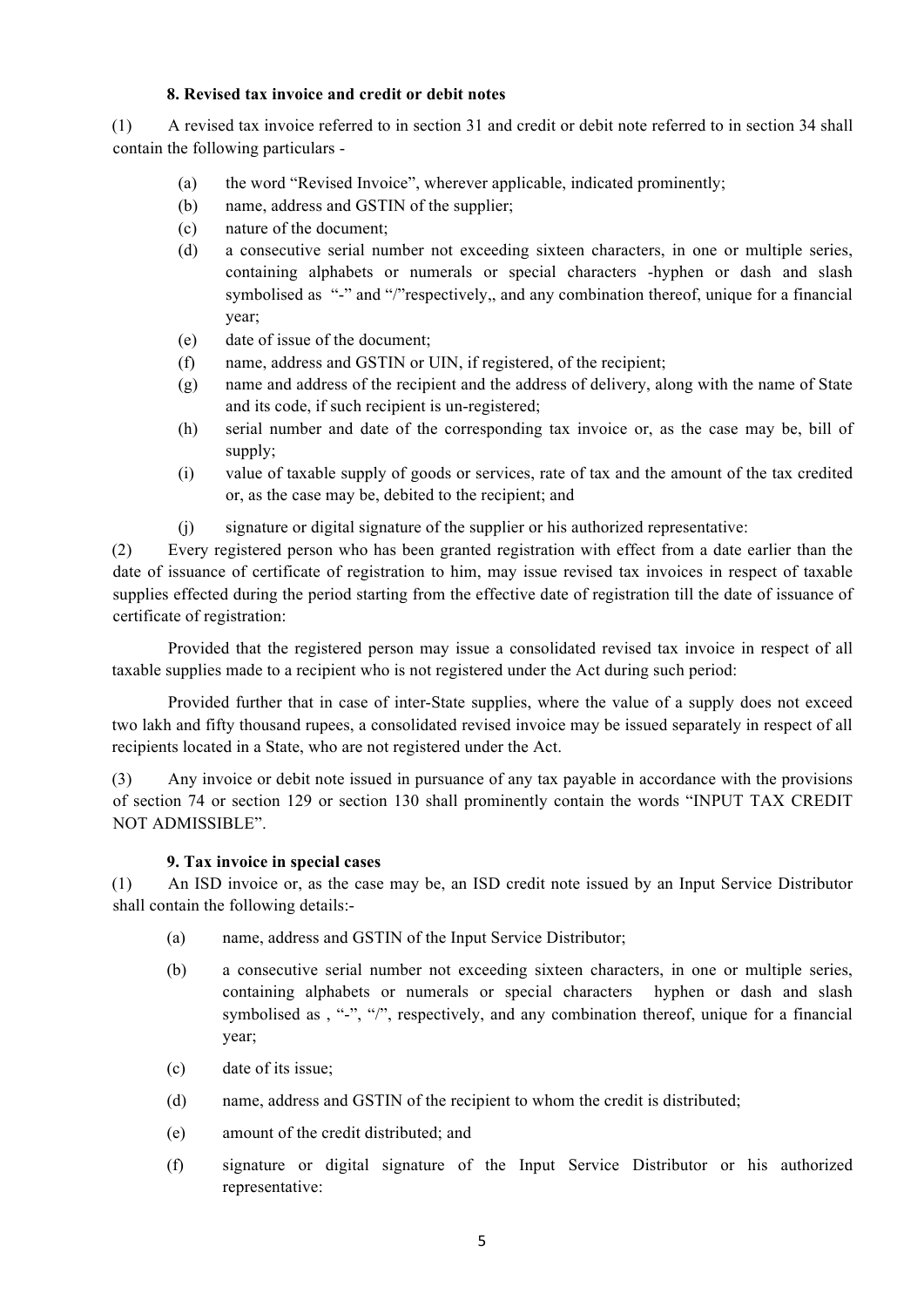Provided that where the Input Service Distributor is an office of a banking company or a financial institution, including a non-banking financial company, a tax invoice shall include any document in lieu thereof, by whatever name called, whether or not serially numbered but containing the information as prescribed above.

(2) Where the supplier of taxable service is an insurer or a banking company or a financial institution, including a non-banking financial company, the said supplier shall issue a tax invoice or any other document in lieu thereof, by whatever name called, whether issued or made available, physically or electronically whether or not serially numbered, and whether or not containing the address of the recipient of taxable service but containing other information as prescribed under rule 1.

(3) Where the supplier of taxable service is a goods transport agency supplying services in relation to transportation of goods by road in a goods carriage, the said supplier shall issue a tax invoice or any other document in lieu thereof, by whatever name called, containing the gross weight of the consignment, name of the consignor and the consignee, registration number of goods carriage in which the goods are transported, details of goods transported, details of place of origin and destination, GSTIN of the person liable for paying tax whether as consignor, consignee or goods transport agency, and also containing other information as prescribed under rule 1.

(4) Where the supplier of taxable service is supplying passenger transportation service, a tax invoice shall include ticket in any form, by whatever name called, whether or not serially numbered, and whether or not containing the address of the recipient of service but containing other information as prescribed under rule 1.

(5) The provisions of sub-rule (2) or sub-rule (4) shall apply, *mutatis mutandis,* to the documents issued under rule 4 or rule 5 or rule 6 or rule 7 or rule 8.

# **10. Transportation of goods without issue of invoice**

- (1) For the purposes of
	- (a) supply of liquid gas where the quantity at the time of removal from the place of business of the supplier is not known,
	- (b) transportation of goods for job work,
	- (c) transportation of goods for reasons other than by way of supply, or
	- (d) such other supplies as may be notified by the Board,

the consigner may issue a delivery challan, serially numbered not exceeding sixteen characters, in one or multiple series, in lieu of invoice at the time of removal of goods for transportation, containing the following details:

- (i) date and number of the delivery challan,
- (ii) name, address and GSTIN of the consigner, if registered,
- (iii) name, address and GSTIN or UIN of the consignee, if registered,
- (iv) HSN code and description of goods,
- (v) quantity (provisional, where the exact quantity being supplied is not known),
- (vi) taxable value,
- (vii) tax rate and tax amount central tax, State tax, integrated tax, Union territory tax or cess, where the transportation is for supply to the consignee,
	- (viii) place of supply, in case of inter-State movement, and
	- (ix) signature.
- (2) The delivery challan shall be prepared in triplicate, in case of supply of goods, in the following manner:–